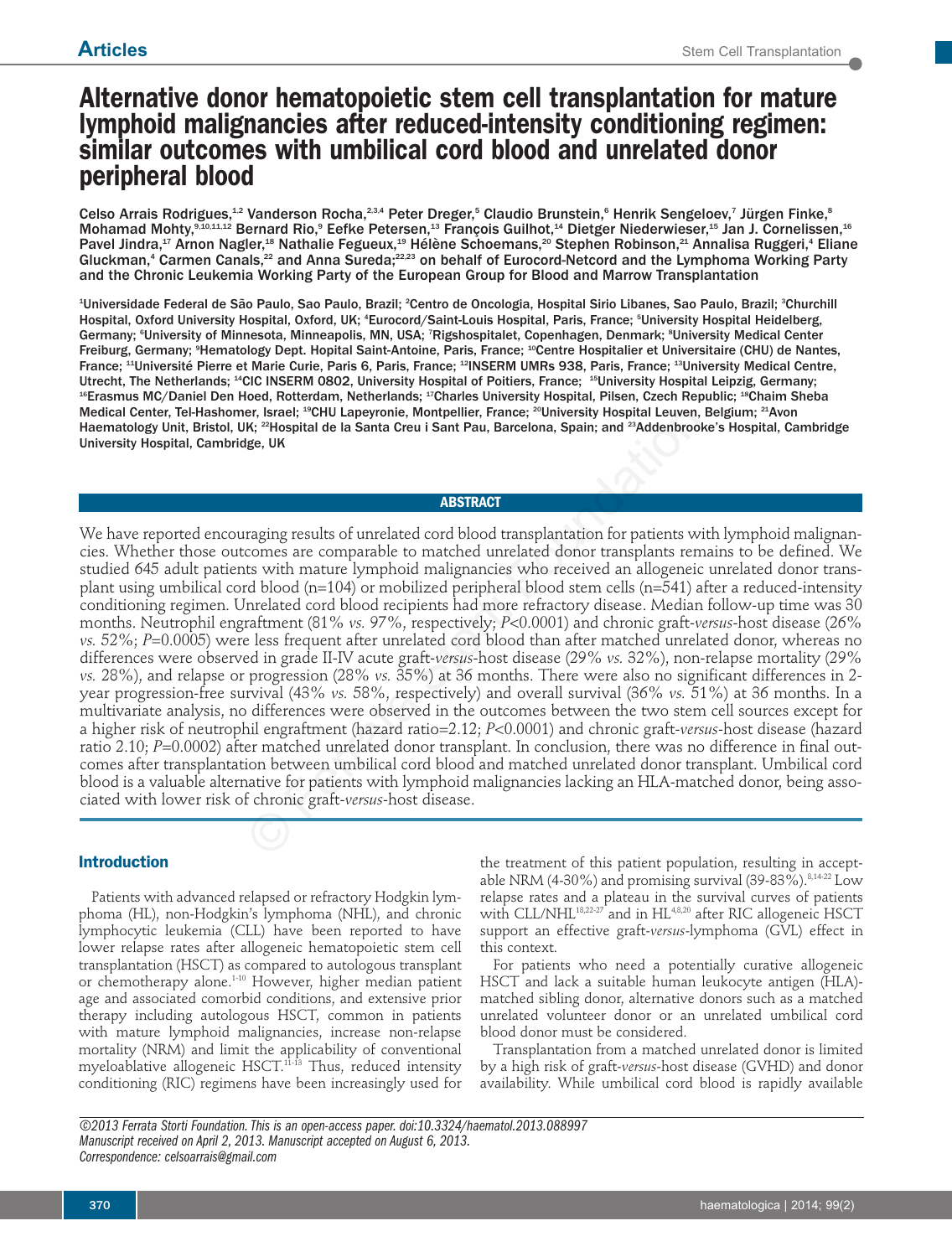and has relatively lower risk of GVHD considering the degree of HLA-mismatch, it is associated with slower hematopoietic recovery and higher risk of graft failure.<sup>28-34</sup>

We reported encouraging outcomes in 104 patients with mature lymphoid malignancies receiving an umbilical cord blood transplant (UCB) after myeloablative or RIC conditioning regimens.<sup>35</sup> Progression-free survival (PFS) was improved in patients with chemosensitive disease, those who have received higher cell doses, or low-dose total body irradiation (TBI) in the preparative regimen.

However, there are no data published so far comparing outcomes between UCB and conventional matched unrelated donor transplants (MUD) after RIC for the treatment of mature lymphoid malignancies. Thus, we report here a retrospective analysis comparing outcomes of adults with mature lymphoid malignancies who received a MUD or a UCB reported to the EBMT and Eurocord registries

# **Methods**

## *Data collection*

Eurocord and EBMT databases provided data on both UCB and MUD. Centers not associated with EBMT were asked to complete reports if umbilical cord blood units were obtained from Netcord banks.

The local ethics committees approved the different trials onto which the patients were enrolled and all patients gave written informed consent to participate in the trials and to be included in the Eurocord and EBMT according to the Declaration of Helsinki.

# *Inclusion criteria*

The study included patients with mature lymphoid malignancies defined as HL, NHL and CLL who received an RIC allogeneic HCT between January 2000 and December 2008. Patients received an allograft from either matched unrelated donor peripheral blood stem cells (PBSC) or unrelated unmanipulated singleunit or double-unit umbilical cord blood grafts after a reducedintensity conditioning (RIC) regimen.

Patients were included if they were over 17 years of age at the time of transplantation and had received a first allogeneic transplantation or an allogeneic transplantation after a failed autologous transplantation. Patients receiving multiple grafts (e.g. bone marrow and umbilical cord blood simultaneously), *ex vivo* T-cell depleted grafts or tandem transplantations were not eligible.

In the MUD group, only patients receiving from 8/8 (matching for HLA-A, -B, -C, and -DRB1 alleles), 10/10 (HLA-A, -B, -C, - DRB1 and -DQ) or a 12/12 (HLA-A, -B, -C, -DR, -DQ and DP) allelic matched donors or patients receiving grafts with one mismatch in HLA-DQ or HLA-DP (9/10 or 11/12) were included.

In the UCB group, only patients receiving a minimum of  $2x10<sup>7</sup>$ total nucleated cells infused/kg and no more than two mismatches between recipient and donor (HLA compatibility 4 out of 6), considering HLA-A and B- at the antigen level and DRB1 at the allele level, were included. Fifty-four patients in the UCB group included in this study had been reported previously.<sup>35</sup>

## *Statistical analysis*

Patient-, disease-, and transplant-related variables were compared between the two groups using the  $\chi^2$  or Fisher's exact test for categorical variables and the Mann-Whitney or t-test for continuous variables.

Probabilities of PFS and OS were calculated using the Kaplan-Meier estimator. Cumulative incidence rates were calculated for neutrophil engraftment, acute and chronic GVHD, NRM and relapse, with death considered a competing event. We calculated 95% Confidence Intervals (CI) using the Greenwood formula. Adjusted probabilities for outcomes after transplantation were estimated using the Cox proportional hazards method. The impact of graft type was investigated in the final multivariate models adjusting for patient-, disease-, and transplant-related variables with an impact in univariate analyses or clinically relevant. First-order interactions between graft type and each variable of interest were examined. Variables were tested using a time-varying covariate method to determine whether the proportional hazards assumption was met. If a deviation from the proportionality assumption was found, a stratified Cox model was used. Results are presented as relative risks of failure (adverse prognostic factors *vs.* good prognostic factors), with the 95% confidence interval and the *P* value. All *P* values are two-sided. SPSS version 20.0 (SPSS Inc., Chicago, IL, USA) and S-PLUS (TIBCO Software Inc., Palo Alto, CA, USA) software were used for statistical analyses.

# **Results**

## *Patients' and disease characteristics*

A total of 645 patients from 149 centers were included in this analysis with 104 patients receiving UCB and 541 patients receiving MUD (Table 1). Three-hundred and seventy patients had NHL, 156 had HL, and 119 CLL. There were 357 patients (55%) who had failed a prior autologous transplantation. MUD and UCB cohorts were comparable in all characteristics, except for disease status at transplant: there were more resistant/relapsed diseases in the UCB group (41%) than in the MUD group (29%) (*P*=0.02). **Results**<br> **Results**<br> **Results**<br> **Results**<br> **Results**<br> **Results**<br> **Results**<br> **Results**<br> **Results**<br> **Results**<br> **Results**<br> **Results**<br> **Results**<br> **Results**<br> **Results**<br> **Results**<br> **Results**<br> **Results**<br> **Results**<br> **Results**<br>

# *Graft and transplant characteristics*

Conditioning regimen characteristics are summarized in Table 1. In the MUD group, all patients were at least 8 out of 8 HLAmatched to their donor: 58 patients (12%) were reported as 12/12, 312 (67%) as 10/10, 72 (15%) as 11/12 (one difference in DP or DQ), and 28 (6%) as 9/10 (one difference in DQ). Seventy-one patients were reported as 'matched unrelated donor', and therefore were at least 8/8, but no further details on compatibility were provided by the transplant center.

In the UCB group, 38 patients (36%) received a single and 66 (64%) a double UCB. Most patients (66%) received at least one UCB unit with two mismatches to the recipient (4/6 HLAmatched). The median number of total nucleated cells infused was 2.9x107 /kg (range 2.20-6.40) in recipients of single UCB and 3.2x107 /kg (range 2.00-15.00) in recipients of double grafts. The median number of CD34+ cells infused was 1.30x105 /kg (range  $(0.27-6.40)$  in single umbilical cord blood units and  $1.20 \times 10^{5}$ /kg (range 0.20-6.63) in double umbilical cord blood units.

Conditioning regimens varied according to the transplant center and were classified under the RIC definition.<sup>36-38</sup> The most commonly used regimens in the MUD group were the combination of fludarabine and an alkylating agent (50%), and in the UCB group the combination of fludarabine, cyclophosphamide and low-dose TBI (74%).

There was also a difference in GVHD prophylaxis between both groups. The combination of cyclosporine and mycophenolate mofetil was more frequently used in the UCB group (85% *vs.* 33%; *P*<0.0001), while *in vivo* T-cell depletion with alemtuzumab or antithymocyte globulin was more frequently used in the MUD group (73% *vs.* 21%;*P*<0.0001).

Median follow up for survivors was 28 months (range 3-119 months) for MUD patients and 35 months (range 3-74) for UCB patients (*P*=0.32).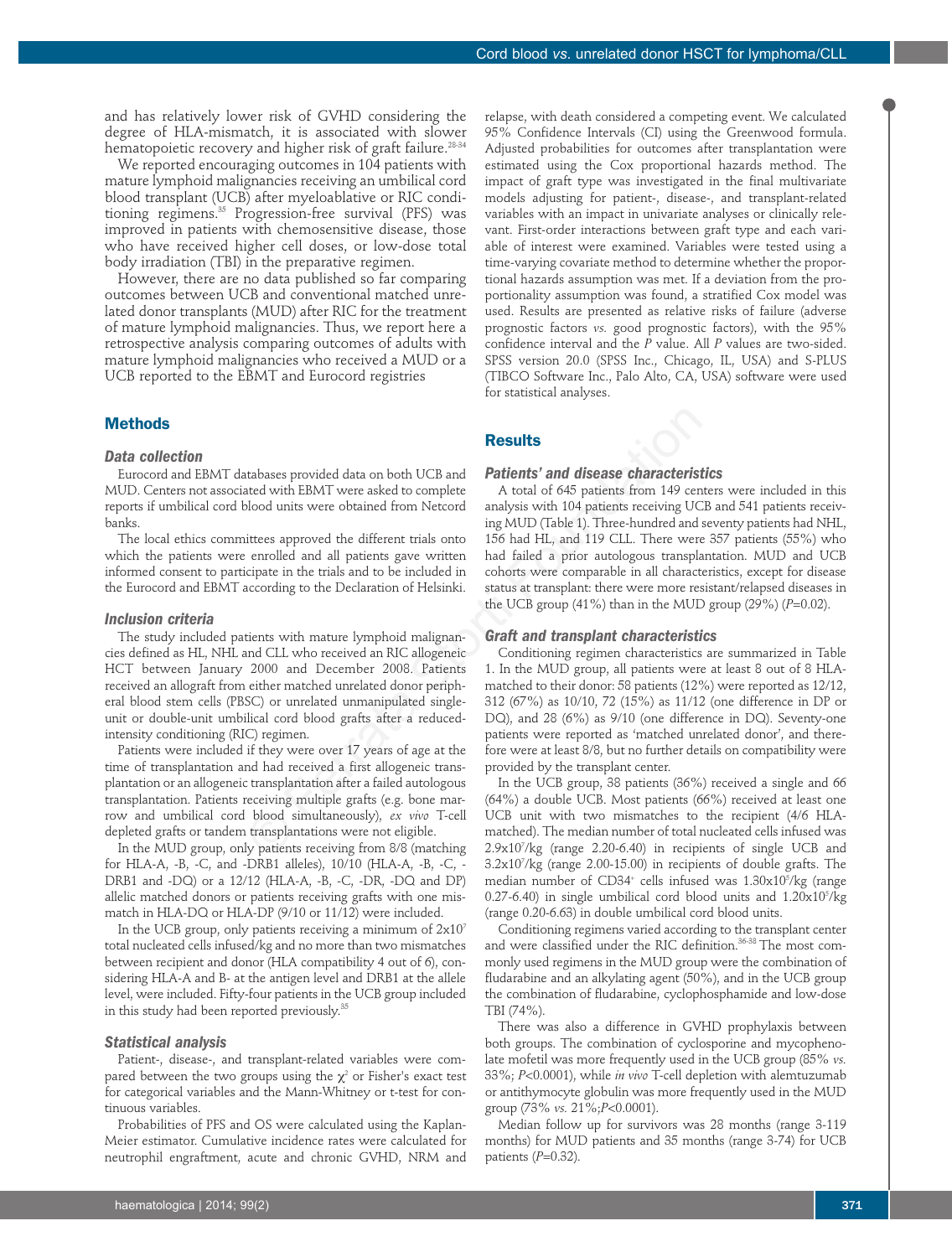## *Hematopoietic engraftment*

The cumulative incidence (CI) of neutrophil engraftment was higher after MUD as compared to UCB at 30 (95% *vs.* 67%, respectively) and 60 days after transplant (97% *vs.* 81%; *P*<0.0001) (Table 2 and Figure 1). In a multivariate analysis, the use of MUD remained favorably associated with neutrophil engraftment (hazard ratio (HR) 2.12; 95% confidence interval (95%CI: 1.63-2.77) (Table 3). Median time to neutrophil recovery was 14 days (range 3-31) after MUD and 18 days (range 7-59) after UCB (*P*=0.006). Among 35 patients who did not engraft, 23 (66%) died early (before Day +30), 7 had neutrophil recovery with autologous reconstitution, and 5 were transplanted again from a different donor. Chimerism studies were available for 269 patients (42%). Most patients had complete chimerism in both the MUD (78%) and UCB groups  $(73\%)$ .

The cumulative incidence (CI) of platelet engraftment was significantly higher after a MUD (95%CI: 91% *vs.* 69% for UCB; *P*<0.0001) (Table 2), and in a multivariate analysis, MUD remained significantly associated with better platelet engraftment (HR 2.77; 95%CI: 2.13-3.59) (Table 3). Median time to platelet recovery was 14 days (range 7-74) after MUD and 35 days (range 4-124) after UCB (*P*<0.0001).

### *Graft-versus-host disease*

There was no statistical difference in the cumulative incidence of grades II to IV acute GVHD at Day -100 risk between MUD and UCB recipients (Table 2). In a multivariate analysis, after adjustment for differences, cell source remained not significantly associated with the risk of acute GVHD.

Chronic GVHD was reported in 195 cases: 51% had limited and 49% extensive chronic GVHD. Among those with chronic GVHD, 96 of 196 (51%) in the MUD group and 10 of 25 (40%) in the UCB group had extensive disease. Patients receiving MUD had a higher risk of developing cGVHD than UCB recipients (52% vs. 26% for UCB; *P*<0.0001) (Table 2 and Figure 2). In a multivariate analysis, the use of MUD remained statistically associated with cGVHD (HR 2.22; 95%CI: 1.45-3.03) (Table 3).

#### Table 1. Patients', disease, and transplant characteristics.

| was significantly higher after a MUD (95%CI: 91% <i>vs.</i>                                                                   |              | $P<0.0001$ ) (Table 2 and Figure 2). In a multivariate analysis,                                      |             |           |
|-------------------------------------------------------------------------------------------------------------------------------|--------------|-------------------------------------------------------------------------------------------------------|-------------|-----------|
| 69% for UCB; $\dot{P}$ <0.0001) (Table 2), and in a multivariate<br>analysis, MUD remained significantly associated with bet- |              | the use of MUD remained statistically associated with<br>cGVHD (HR 2.22; 95%CI: 1.45-3.03) (Table 3). |             |           |
|                                                                                                                               |              |                                                                                                       |             |           |
|                                                                                                                               |              |                                                                                                       |             |           |
|                                                                                                                               |              |                                                                                                       |             |           |
|                                                                                                                               |              |                                                                                                       |             |           |
| Table 1. Patients', disease, and transplant characteristics.                                                                  |              |                                                                                                       |             |           |
| <b>Characteristics</b>                                                                                                        | <b>Total</b> | <b>MUD</b>                                                                                            | <b>UCB</b>  | P         |
| Patients n.                                                                                                                   | 645          | 541                                                                                                   | 104         |           |
| Age at transplantation, years, median (range)                                                                                 | $50(18-70)$  | $50(18-70)$                                                                                           | 48 (18-67)  | <b>NS</b> |
| Male, n. (%)                                                                                                                  | 424 (66)     | 362 (67)                                                                                              | 62(60)      | <b>NS</b> |
| Recipient CMV-positive, n. (%)                                                                                                | 289 (56)     | 235(56)                                                                                               | 54(54)      | <b>NS</b> |
| Histology at diagnosis (WHO classification), n. (%)                                                                           |              |                                                                                                       |             | <b>NS</b> |
| Hodgkin lymphoma                                                                                                              | 156(24)      | 127(23)                                                                                               | 29(28)      |           |
| Chronic lymphocytic leukemia                                                                                                  | 119(18)      | 97(18)                                                                                                | 22(21)      |           |
| Non-Hodgkin lymphoma                                                                                                          | 370 (58)     | 317 (59)                                                                                              | 53(51)      |           |
| Follicular lymphoma                                                                                                           | 133(21)      | 117(22)                                                                                               | 16(15)      |           |
| Mantle cell lymphoma                                                                                                          | 82(13)       | 74(14)                                                                                                | 8(8)        |           |
| Diffuse large B-cell lymphoma                                                                                                 | 69(11)       | 58(11)                                                                                                | 11(10)      |           |
| Peripheral T-cell lymphoma                                                                                                    | 21(3)        | 12(2)                                                                                                 | 9(9)        |           |
| Other                                                                                                                         | 65(10)       | 56 $(10)$                                                                                             | 9(9)        |           |
| Interval between diagnosis and transplant, median (months)                                                                    | $52(3-372)$  | $52(3-372)$                                                                                           | $47(6-258)$ | <b>NS</b> |
| Prior autologous transplant, n. (%)                                                                                           | 357(55)      | 302 (56)                                                                                              | 55(53)      | <b>NS</b> |
| Disease status at HSCT, no. (%)                                                                                               |              |                                                                                                       |             | 0.02      |
| Complete remission 1 or 2 (CR1 or CR2)                                                                                        | 134(21)      | 105(19)                                                                                               | 29(29)      |           |
| Sensitive relapse/progression, PR or CR>2                                                                                     | 313 (49)     | 283(52)                                                                                               | 30(30)      |           |
| Refractory disease or relapse                                                                                                 | 193 (30)     | 153(29)                                                                                               | 40(41)      |           |
| Follow-up time for survivors, median (range)                                                                                  | $28(3-119)$  | $25(3-119)$                                                                                           | $35(3-74)$  | <b>NS</b> |
| Conditioning regimen, no. (%)                                                                                                 |              |                                                                                                       |             |           |
| Fludarabine and melphalan                                                                                                     | 176 (28)     | 170(32)                                                                                               | $6(6)$ *    | < 0.0001  |
| Fludarabine and busulfan                                                                                                      | 123(19)      | 120(22)                                                                                               | 3(3)        |           |
| Fludarabine and TBI                                                                                                           | 100(16)      | 98(18)                                                                                                | 2(2)        |           |
| Cyclophosphamide, fludarabine and TBI 2 Gy                                                                                    | 89 (14)      | 18(3)                                                                                                 | $71(74)$ *  |           |
| Cyclophosphamide, fludarabine and thiotepa                                                                                    | 65(10)       | 56(11)                                                                                                | 9(10)       |           |
| Others                                                                                                                        | 84 (13)      | 79(14)                                                                                                | 5(5)        |           |
| Graft-versus-host disease prophylaxis, n. (%)                                                                                 |              |                                                                                                       |             |           |
| Cyclosporine and mycophenolate mofetil                                                                                        | 262(41)      | 178 (33)                                                                                              | $84(85)*$   | < 0.0001  |
| Cyclosporine                                                                                                                  | 166(26)      | 163(30)                                                                                               | 3(3)        |           |
| Cyclosporine and methotrexate                                                                                                 | 137(21)      | 136(25)                                                                                               | 1(1)        |           |
| Others                                                                                                                        | 75(12)       | 64(12)                                                                                                | 11(11)      |           |
| Use of antithymocyte or antilymphocyte globulin (ATG/ALG), n. (%)                                                             | 237 (38)     | 220(41)                                                                                               | $17(21)$ *  | < 0.0001  |
| Use of alemtuzumab, n. $(\%)$                                                                                                 | 175(27)      | 175(32)                                                                                               | $0(0)*$     | < 0.0001  |

*NS: not significant; CMV: cytomegalovirus; WHO: World Health Organization; MUD: matched unrelated donor transplant; UCB: umbilical cord blood transplant; TBI: total body irradiation.*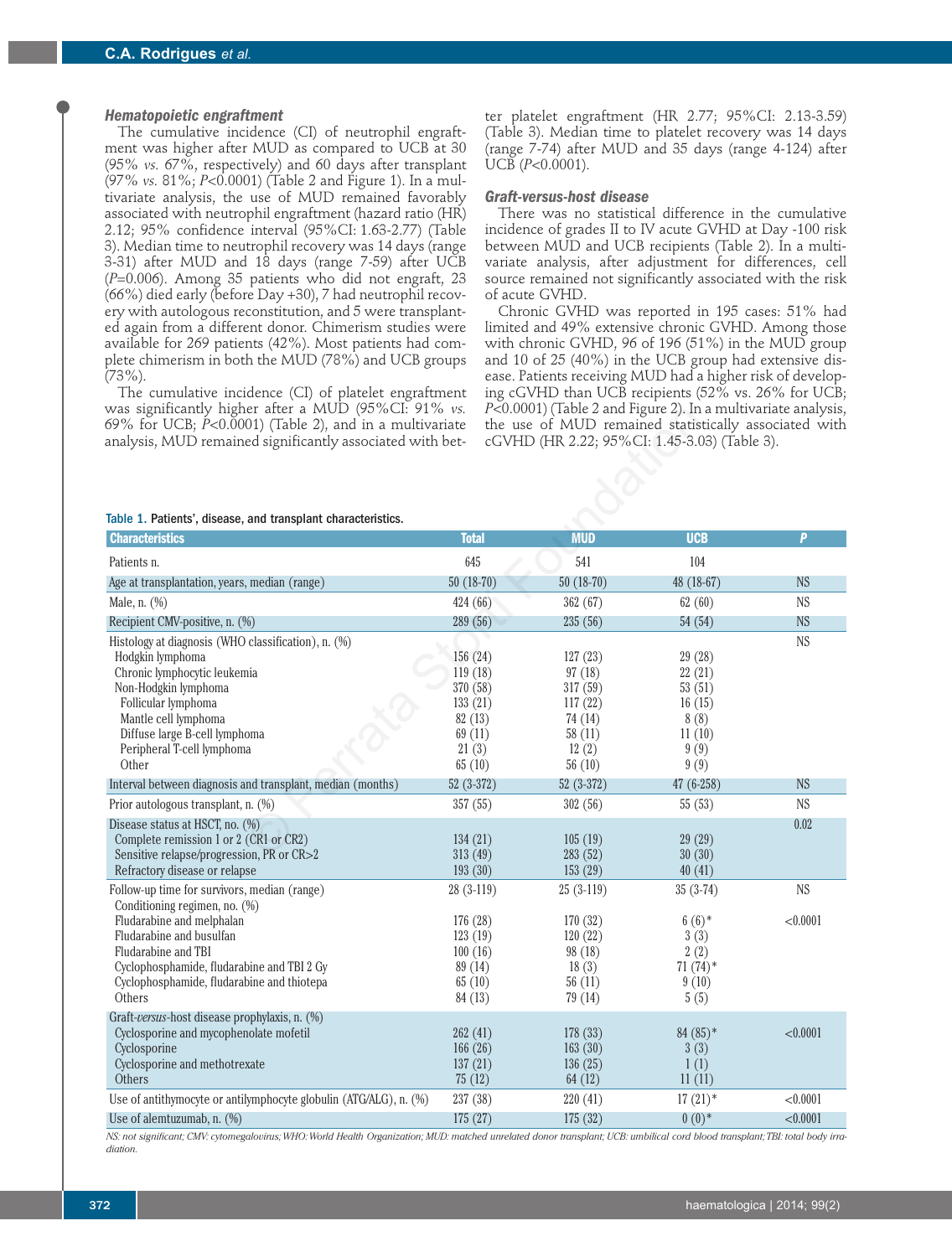#### *Non-relapse mortality*

Overall, 171 patients died from non-relapse-related causes: 139 in the MUD group and 32 in the UCB group. The 36-month cumulative incidence of NRM was not statistically different between UCB and MUD (Table 2 and Figure 3), even after statistical adjustments for the differences between the groups (Table 3).

# *Relapse or progression*

Overall, 195 patients relapsed or progressed after the transplant, 166 in the MUD group and 29 in the UCB group. Of note, overall 30% in the whole series were transplanted in relapse or with a refractory disease (29% in the MUD group and 41% in the UCB group; *P*=0.02) (Table 1). The cumulative incidence of relapse or progression was 34% at 36 months, without significant difference between MUD or UCB recipients (Table 2). In a multivariate analysis, stem cell source remained not associated with relapse or progression, but diagnoses other than indolent lymphoma (including CLL) and refractory/relapsed disease remained significantly associated with increased risk (Table 3).

## *Progression-free survival and overall survival*

There was no significant difference in PFS between the UCB group and MUD transplants (41% *vs.* 36%, respectively) (Table 2 and Figure 4). Factors associated with decreased PFS in a multivariate analysis were age greater than 50 years, diagnoses other than indolent lymphoma, and refractory/relapsed disease (Table 3). Besides, there was a protective effect of chronic GVHD in preventing progression or relapse and in improving PFS rates: PFS was 57% in patients presenting *versus* 29% in those not presenting chronic GVHD (*P*<0.0001).

The probability of OS was 49% after a MUD transplant and 56% after a UCB (Table 2 and Figure 5). Factors associated with decreased OS were the same as for PFS, i.e. older age, diagnoses other than indolent lymphoma, and refractory/relapsed disease (Table 3).

Concerning the different malignancies analyzed, there were no significant differences in PFS or OS in patients with CLL, aggressive and indolent NHL, or HL according to stem cell source.

# **Discussion**

Our study compared outcomes of patients with advanced mature lymphoid malignancies after either a

# Table 2. Point estimates of outcomes after MUD and UCB.

UCB or a MUD RIC HSCT. Our main observations were: 1) higher incidence of graft failure after UCB; 2) lower incidence of chronic GVHD after UCB; and 3) similar risk of acute GVHD, NRM, relapse or progression; resulting in 4) similar PFS and OS between the two different stem cell sources.

To the best of our knowledge, this is the first study comparing outcomes of allogeneic HSCT using UCB or PBSC in patients with lymphoma or CLL. These results corroborate previously reported smaller series of patients<sup>35,39,40</sup> on the use of UCB in patients with advanced lymphoid malignancies. In the series published by our group, 104 patients from the EBMT and Eurocord databases were included.35 NRM was 28%, relapse or progression 31%, and PFS was 40% at one year, after a median follow up of 18 months.

In the present study, cumulative incidence of neutrophil and platelet engraftment were decreased in UCB as compared to MUD and engraftment was delayed in UCB recipients (14 days *vs.* 18 days). However, the decreased engraftment rate did not impact on the risks of NRM, relapse or on PFS. Notably, most of the cases of graft failure were due to very early mortality, attributable to excessive toxicity in this heavily treated group of patients. As observed in previous studies comparing UCB with BM or PBSC in other indications<sup>28,29</sup> despite the larger risk of graft failure, there was no impact on survival, as some of these patients were either transplanted again or had autologous





| Table 2. Point estimates of outcomes after MUD and UCB. |                         |        |                       |         |              |  |  |  |  |
|---------------------------------------------------------|-------------------------|--------|-----------------------|---------|--------------|--|--|--|--|
|                                                         | <b>MUD</b><br>$N = 541$ |        | <b>UCB</b><br>$N=104$ |         |              |  |  |  |  |
|                                                         | <b>Events</b>           | $\%$   | <b>Events</b>         | ℅       |              |  |  |  |  |
| Neutrophil engraftment at Day 60 (%)                    | 483                     | $97*$  | 84                    | $81*$   | ${<}0.0001*$ |  |  |  |  |
| Acute GVHD at Day 100 (%)                               | 175                     | $32*$  | 30                    | $29*$   | $NS^*$       |  |  |  |  |
| Chronic GVHD at 3 years (%)                             | 170                     | $52*$  | 25                    | $26*$   | ${<}0.0001*$ |  |  |  |  |
| Non-relapse-related mortality at 3 years (%)            | 139                     | $28*$  | 32                    | $29*$   | $NS^*$       |  |  |  |  |
| Relapse or progression at 3 years (%)                   | 166                     | $35*$  | 29                    | $28*$   | $NS*$        |  |  |  |  |
| Progression-free survival at 3 years (%)                | 305                     | $36**$ | 61                    | $41**$  | $NS**$       |  |  |  |  |
| Overall survival at 3 years (%)                         | 245                     | $49**$ | 47                    | $56***$ | $NS**$       |  |  |  |  |

*\* Cumulative incidence and P value Gray test, \*\*Kaplan-Meier estimation P value log rank test. NS: not significant.*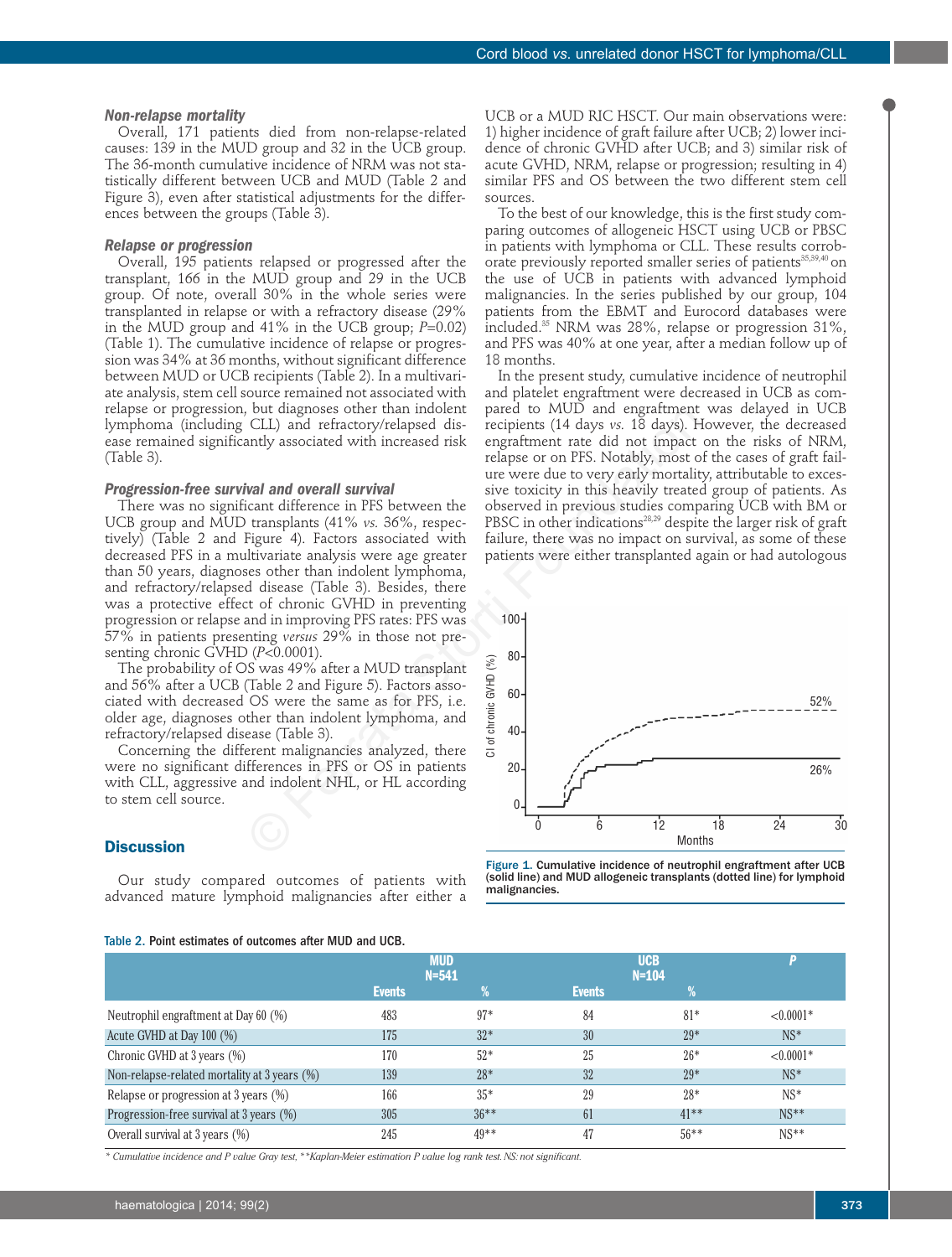reconstitution. In a series of 65 patients with lymphoma receiving a UCB after a RIC preparative regimen,<sup>41</sup> a shorter median time to neutrophil recovery (7.5 days) was observed, represented by a short period of mixed chimerism and transient autologous reconstitution in many cases.

NRM in allogeneic HSCT has decreased considerably over time, probably due to better patient selection and better supportive care.<sup>42</sup> Patients with lymphoma and CLL are usually referred to an allogeneic HSCT in very advanced phases of disease, as the last possibility of potentially curative treatment. In the present study, 95%CI of NRM was less than 30%, and PFS around 40% both after UCB and MUD, which are similar to previously reported values in RIC allogeneic HSCT for lymphoid malignancies using sibling donors/MUD8,16-18,22-27,43 or  $\ensuremath{\mathsf{UCB}}^{S5,41}$ 

The preparative regimen seems to have a strong influence on the risk of NRM. In a recently published retrospective registry-based analysis,<sup>44</sup> 120 patients receiving a double UCB had similar NRM rate after receiving a RIC regimen consisting of fludarabine, cyclophosphamide and low-dose TBI as compared to 424 MUD from a 7/8 or an 8/8 HLA-matched donor, but higher risk of NRM after other RIC conditioning regimens. No center effect was observed. In the present study, we were unable to analyze the association of center effect with outcomes due to the small number of patients included per center and the changes over time of the conditioning regimens, even in the same center.

|                                                                                  | <b>Hazard</b>        | 95% confidence                          | p                              |
|----------------------------------------------------------------------------------|----------------------|-----------------------------------------|--------------------------------|
|                                                                                  | ratio                | <b>interval</b>                         |                                |
| Neutrophil engraftment<br>Source of stem cells - MUD<br>Use of TBI<br>Use of ATG | 2.12<br>1.09<br>1.29 | 1.63-2.77<br>$0.66 - 1.81$<br>1.11-1.51 | < 0.0001<br><b>NS</b><br>0.001 |
| Chronic GVHD<br>Source of stem cells - MUD<br>Age > 50 years                     | 2.22<br>1.18         | 1.45-3.03<br>$0.89 - 1.57$              | 0.0002<br><b>NS</b>            |
| Non-relapse-related mortality<br>Source of stem cells - MUD<br>Age > 50 years    | 1.22<br>1.55         | $0.79 - 1.88$<br>1.13-2.13              | NS<br>0.007                    |
| Relapse or progression                                                           |                      |                                         |                                |
| Source of stem cells - MUD                                                       | 1.23                 | $0.82 - 1.89$                           | <b>NS</b>                      |
| Diagnosis $-$ other                                                              | 3.03                 | 1.59-5.88                               | < 0.0001                       |
| than indolent lymphoma*<br>Disease status – chemoresistant                       | 1.40                 | $1.05 - 1.88$                           | 0.02                           |
| Progression-free survival                                                        |                      |                                         |                                |
| Source of stem cells - MUD                                                       | 1.06                 | $0.80 - 1.41$                           | NS.                            |
| Age > 50 years                                                                   | 1.25                 | $1.01 - 1.55$                           | 0.04                           |
| $Diagonosis - other$<br>than indolent lymphoma*                                  | 1.96                 | 1.56-2.46                               | < 0.0001                       |
| Disease status - chemoresistant                                                  | 1.40                 | 1.13-1.75                               | 0.002                          |
| Overall survival                                                                 |                      |                                         |                                |
| Source of stem cells - MUD                                                       | 1.14                 | $0.82 - 1.57$                           | <b>NS</b>                      |
| Age > 50 years                                                                   | 1.34                 | $1.05 - 1.70$                           | 0.02                           |
| Diagnosis - other than indolent lymphoma                                         | 1.69                 | 1.31-2.17                               | < 0.0001                       |
| Disease status - chemoresistant                                                  | 1.33                 | $1.04 - 1.70$                           | 0.02                           |

*Multivariate Fine and Gray for neutrophil engraftment, chronic GVHD, NRM, relapse or progression and Cox regression for PFS and OS. MUD: matched unrelated donor; NS: not significant. \* The term "indolent lymphoma" is applied here both for indolent non-Hodgkin lymphoma and CLL. OBS: no variable remained significantly associated with the risk of acute GVHD.*

An intriguing aspect of our analysis is a considerably increased incidence of chronic GVHD in MUD using PBSC (HR 2.22; 95%CI: 1.45-3.03; *P*=0.0002), as previously described in acute leukemias.45 Whether the decreased incidence of chronic GVHD after UCB is a benefit in the long term and results in a better quality of life after HSCT remains to be determined.

One could argue that patients receiving a RIC regimen may present late onset of acute GVHD. Unfortunately, since our study is a registry-based analysis we were not able to analyze late-onset acute GVHD in both groups, since data on acute GVHD were collected considering those presenting before 100 days after graft infusion, according to the defined criteria.<sup>4</sup>

One could also argue that T-cell depletion would be expected to decrease the incidence of GVHD using MUD or UCB, which was not observed in our series. However, our objective was to compare graft sources in patients with lymphoma or CLL. Factors associated with outcomes were used for adjustments in the multivariate models. Therefore, our analysis does not allow us to address the



Figure 2. Cumulative incidence of chronic GVHD after UCB (solid line) and MUD allogeneic transplants (dotted line) for lymphoid malignancies.



Figure 3. Cumulative incidence of non-relapse mortality (NRM) after UCB (solid line) and MUD allogeneic transplants (dotted line) for lymphoid malignancies.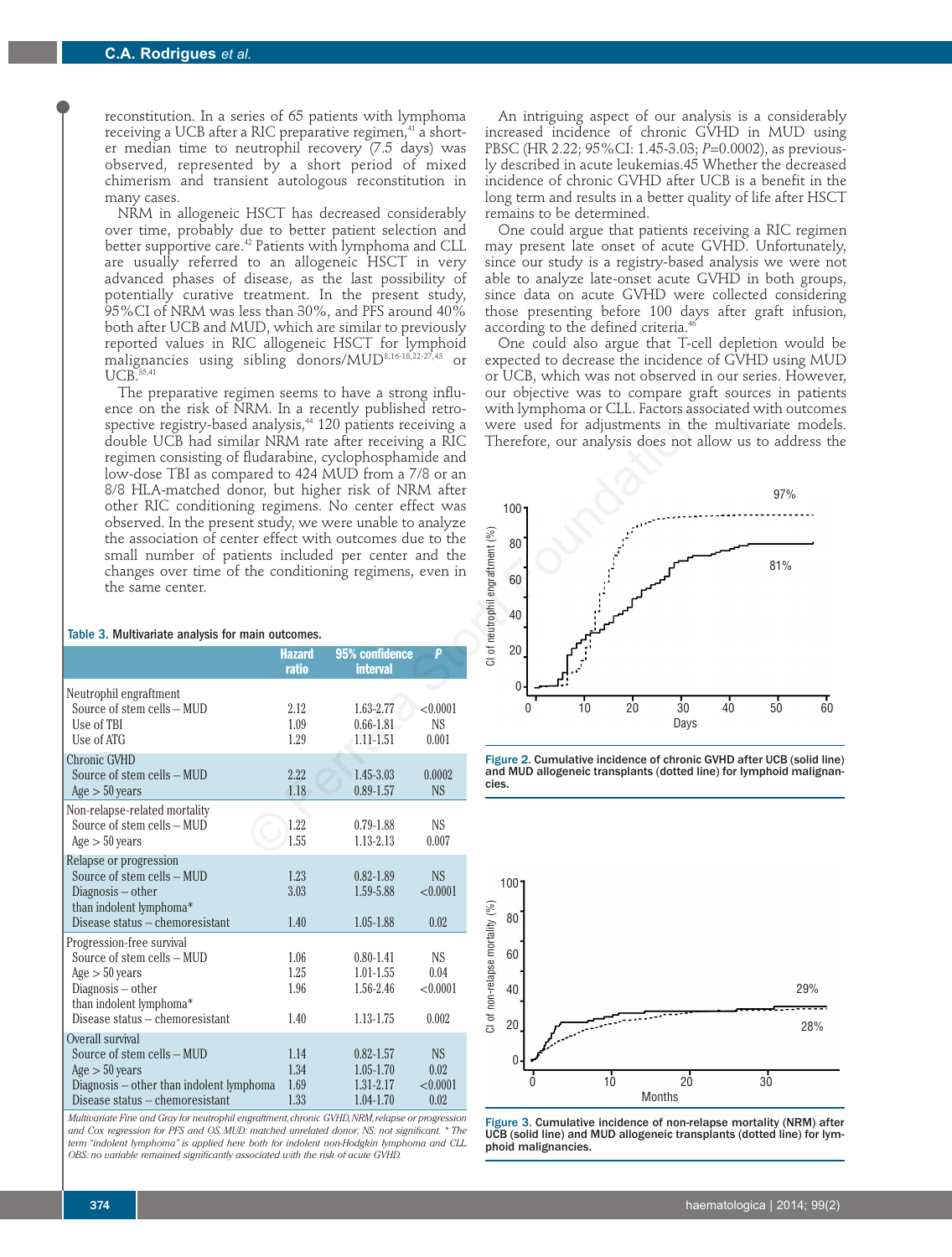impact of T-cell depletion on the incidence of GVHD.

Interestingly, notwithstanding the decreased incidence of chronic GVHD after UCB as compared to MUD, we observed no differences in the incidence of relapse between the stem cell sources. Besides, consistent with others,45 there was a significant association between chronic GVHD and a lower incidence of progression or relapse and better PFS. Other comparative studies in acute leukemia have observed both decreased incidence of chronic GVHD and decreased incidence of relapse rates after double UCB as compared to MUD.<sup>44,47</sup> The mechanism responsible for similar or decreased relapse incidence rates after UCB with less chronic GVHD remains to be determined. One could speculate whether these observations might possibly reflect a stronger GVL effect of UCB or simply a more frequent use of mismatched grafts and double grafts. Indeed, in our series, double cords were used in most cases of UCB and the majority of umbilical cord blood units were 4/6 HLA-matched, possibly leading to a more potent graft-*versus*-lymphoma effect.

In the previous analysis by our group<sup>35</sup> including both



Figure 4. Estimated PFS after UCB (solid line) and MUD allogeneic transplants (dotted line) for lymphoid malignancies.



Figure 5. Estimated OS after UCB (solid line) and MUD allogeneic transplants (dotted line) for lymphoid malignancies.

myeloablative and RIC UCB, as well as in a comparative series of patients receiving double or single UCB, $47$  the use of double cord blood was associated with a decreased incidence of relapse. In the present study, since there were no differences in the risk of relapse or any of the analyzed outcomes between single or double UCB, we analyzed them together.

As observed in other comparative studies,  $28,29$  a significantly higher proportion of patients were transplanted for refractory/relapsed disease in the UCB group than in the MUD group, and, despite that difference, relapse and PFS were comparable between the groups. This initial difference in patients' characteristics may be explained by the fact that UCB was, until recently, (and still is, in many clinical settings) considered an experimental approach. In many transplant centers, patients were probably offered this option only in very advanced phases of their disease, when no other options were available.

A major limitation to the use of umbilical cord blood is the paucity of progenitor cells in the graft, and lower doses are associated with lower rates of engraftment and worse survival.<sup>28-35</sup> Therefore, in the present study, only patients receiving a minimum of  $2x10<sup>7</sup>$  total nucleated cells infused/kg in the UCB group were included in order to compare outcomes using 'good' umbilical cord blood grafts (according to the current recommendations) or mobilized peripheral blood from a matched donor. Currently, the choice of cord blood unit is mainly based on the total nucleated cell (TNC) dose content in a cord blood unit that is superior to 2.5x10<sup>7</sup> TNC/kg at freezing or more than  $2x10<sup>7</sup>$  TNC/kg at infusion. In order to reflect clinical practice, we selected only patients given a cell dose over 2x10<sup>7</sup> TNC/kg. Our conclusions are, therefore, limited to patients receiving the minimum required cell dose and do not apply to any patient receiving a UCB graft.

The present study has several limitations, like all registry-based retrospective analyses. As expected, there was a significant difference in HSCT procedures, conditioning regimens and GVHD prophylaxis between the two stem cell sources. Although we adjusted for differences and known risk factors, only a randomized clinical trial could confirm these findings and reliably exclude selection bias. However, such a trial would be extremely complex to carry out, given the heterogeneity of clinical settings and difficulties in accrual, as only a few patients have both matched unrelated donors and umbilical cord blood available for transplant. In the context of advanced lymphoid malignancies with an indication for allogeneic transplant, the choice of intervention (in this case the stem cell source) should be established by the treating physician, based on the availability of a donor, and all complex criteria for donor selection. However, considering all the abovementioned limitations, our study supports the recommendation of the use of allogeneic UCB for the treatment of patients with advanced mature lymphoid malignancies lacking a suitable matched donor.

In summary, limiting HLA-disparity to two antigens and selecting umbilical cord blood grafts with adequate total nucleated cell doses, results in transplantation outcomes are not inferior to those of matched unrelated donors. UCB is associated with slower engraftment but lower risk of chronic GVHD. Prospective studies and longer follow up are needed to confirm this finding and to address the potential benefit of a lower risk of chronic GVHD in longterm survivors.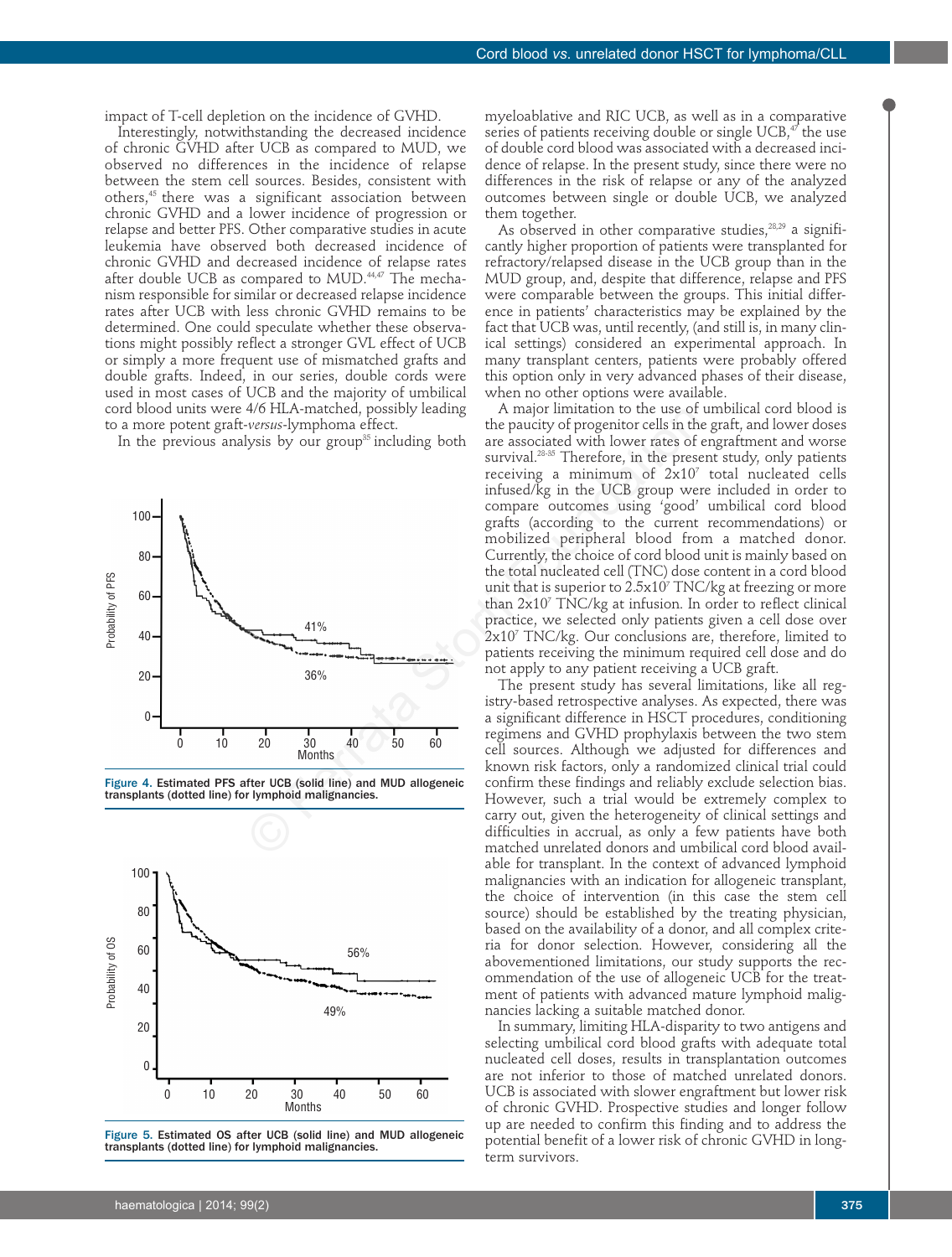## *Acknowledgments*

*The authors gratefully acknowledge the collaboration of the following transplant centers (in alphabetical order) that submitted data for this study: Addenbrookes Hospital, Cambridge University Hospital, Cambridge, UK; Asklepios Klinik St. Georg, Hamburg, Germany; Avon Haematology Unit, Bristol, UK; Birmingham Heartlands Hospital, Birmingham, UK; Centre for Clinical Haematology, Birmingham, UK; Centre Hospitalier et Universitaire (CHU) de Nantes, Nantes, France; Chaim Sheba Medical Center, Tel-Hashomer, Israel; Charles University Hospital Pilsen Czech Republic; CHRU, Angers, France; CHU Bordeaux, Pessac, France; CHU Lapeyronie, Montpellier, France; CHU Nantes, Nantes, France; Churchill Hospital, Oxford University Hospital, Oxford, UK; CIC INSERM 0802, University Hospital of Poitiers, Poitiers, France; Cliniques Universitaires St. Luc, Brussels, Belgium; Deutsche Klinik für Diagnostik, Wiesbaden, Germany; Erasmus MC-Daniel den Hoed Cancer Centre, Rotterdam, The Netherlands; Gartnaval General Hospital, Glasgow, UK; Groupe Hospitalier Pitié-Salpétrière, Paris, France; Hannover Medical University, Hannover, Germany; Heinrich Heine Universität, Dusseldorf, Germany; Helsinki University Central Hospital, Helsinki, Finland; Hopital A. Michallon, Grenoble, France; Hôpital de l`ARCHET I, Nice, France; Hôpital Jean Minjoz, Besançon, France; Hôpital Necker, Paris, France; Hôpital Saint Antoine, Paris, France; Hôpital Saint Louis, Paris, France; Hospital Clinic, Barcelona, Spain; Hospital Clínico, Salamanca, Spain; Hospital de la Santa Creu i Sant Pau, Barcelona, Spain; Hospital U. Marqués de Valdecilla, Santander, Spain; Inst. Portugues Oncologia, Lisbon, Portugal; Institut Paoli Calmettes, Marseille, France; Institute of Hematology and Blood Transfusion, Prague, Czech Republic; Karolinska University Hospital, Stockholm, Sweden; Klinikum Grosshadern, Munich, Germany; Leicester Royal Infirmary, Leicester, UK; Leiden University Hospital, Leidein, The Netherlands; MD Anderson Cancer Center, Houston, USA; Nottingham City Hospital, UK; Ospedale* Computer Hospitaller Piller Campus, Kiel, Germany, University Hospital, Lund, Sweeten;<br>
The Heinrich Heine University, University, University Hospital, Lund, Sweeten;<br>
Eleinrich Heine University, Dusseldorf, Ljubljana, Slo

*Ferrarotto, Catania, Italy; Ospedale Maggiore di Milano, Milano, Italy; Ospedali Riuniti di Bergamo, Bergamo, Italy; Rigshospitalet, Copenhagen, Denmark; Rikshospitalet, Oslo, Norway; Royal Liverpool University Hospital, Liverpool, UK; Royal Marsden Hospital, London, UK; S.Orsola-Malpighi Hospital, Bologna, Italy; St Bartholomew`s and The Royal London NHS Trust, London, UK; St James`s Institute of Oncology, Leeds, UK; Tel Aviv Sourasky Medical Center, Tel Aviv, Israel; Turku University, Turku, Finland; Universidade Federal de São Paulo, Sao Paulo, Brazil; Universitaetsklinikum Dresden, Dresden, Germany; Universität Tübingen, Tübingen, Germany; Universitätsklinikum Ulm, Ulm, Germany; Universitätsmedizin Greifswald, Greifswald, Germany; Université Pierre et Marie Curie, Paris VI, Paris, France; University College London Hospital, London, UK; University Hospital Eppendorf, Hamburg, Germany; University Hospital Gasthuisberg, Leuven, Belgium; University Hospital Heidelberg, Heidelberg, Germany; University Hospital Leipzig, Leipzig, Germany; University Hospital Schleswig-Holstein Kiel Campus, Kiel, Germany; University Hospital, Basel, Switzerland; University Hospital, Lund, Sweden; University Med. Center, Ljubljana, Slovenia; University Medical Center Freiburg, Freiburg, Germany; University Medical Centre, Utrecht, The Netherlands; University of Milano, Milano, Italy; University of Minnesota, Minneapolis, MN, USA; University of Wales, Cardiff, UK; Westpfalz-Klinikum GmbH, Kaiserslautern, Germany.*

# *Funding*

*Vanderson Rocha was supported, in part, by the National Institute for Health Research (NIHR), Oxford Biomedical Research Centre at Oxford University Hospitals NHS Trust and University of Oxford.*

# *Authorship and Disclosures*

*Information on authorship, contributions, and financial & other disclosures was provided by the authors and is available with the online version of this article at www.haematologica.org.*

# **References**

- 1. Chopra R, Goldstone AH, Pearce R, Philip T, Petersen F, Appelbaum F, et al. Autologous versus allogeneic bone marrow transplantation for non-Hodgkin's lymphoma: a casecontrolled analysis of the European Bone Marrow Transplant Group Registry data. J Clin Oncol. 1992;10(11):1690-5.
- 2. Verdonck LF, Dekker AW, Lokhorst HM, Petersen EJ, Nieuwenhuis HK. Allogeneic versus autologous bone marrow transplantation for refractory and recurrent low-grade non-Hodgkin's lymphoma. Blood. 1997;90 (10):4201-5.
- 3. Vigouroux S, Michallet M, Porcher R, Attal M, Ades L, Bernard M, et al. Long-term outcomes after reduced-intensity conditioning allogeneic stem cell transplantation for lowgrade lymphoma: a survey by the French Society of Bone Marrow Graft Transplantation and Cellular Therapy (SFGM-TC). Haematologica. 2007;92(5): 627-34.
- 4. Jabbour E, Hosing C, Ayers G, Nunez R, Anderlini P, Pro B, et al. Pretransplant positive positron emission tomography/gallium scans predict poor outcome in patients with recurrent/refractory Hodgkin lymphoma.

Cancer. 2007;109(12):2481-9.

- 5. Brugiatelli M, Bandini G, Barosi G, Lauria F, Liso V, Marchetti M, et al. Management of chronic lymphocytic leukemia: practice guidelines from the Italian Society of Hematology, the Italian Society of Experimental Hematology and the Italian Group for Bone Marrow Transplantation. Haematologica. 2006;91(12):1662-73.
- 6. Dreger P, Corradini P, Kimby E, Michallet M, Milligan D, Schetelig J, et al. Indications for allogeneic stem cell transplantation in chronic lymphocytic leukemia: the EBMT transplant consensus. Leukemia. 2007;21(1):12-7.
- 7. Kharfan-Dabaja MA, Anasetti C, Santos ES. Hematopoietic cell transplantation for chronic lymphocytic leukemia: an evolving concept. Biol Blood Marrow Transplant. 2007;13(4):373-85.
- 8. Sureda A, Robinson S, Canals C, Carella AM, Boogaerts MA, Caballero D, et al. Reducedintensity conditioning compared with conventional allogeneic stem-cell transplantation in relapsed or refractory Hodgkin's lymphoma: an analysis from the Lymphoma Working Party of the European Group for Blood and Marrow Transplantation. J Clin Oncol. 2008;26(3): 455-62.
- 9. Michallet M, Dreger P, Sutton L, Brand R, Richards S, van Os M, et al. Autologous

hematopoietic stem cell transplantation in chronic lymphocytic leukemia: results of European intergroup randomized trial comparing autografting versus observation. Blood. 2011;117(5):1516-21.

- 10. Brown JR, Kim HT, Armand P, Cutler C, Fisher DC, Ho V, et al. Long-term follow-up of reduced-intensity allogeneic stem cell transplantation for chronic lymphocytic leukemia: prognostic model to predict outcome. Leukemia. 2013;27(2):362-9.
- 11. Peniket AJ, Ruiz de Elvira MC, Taghipour G, Cordonnier C, Gluckman E, de Witte T, et al. An EBMT registry matched study of allogeneic stem cell transplants for lymphoma: allogeneic transplantation is associated with a lower relapse rate but a higher procedurerelated mortality rate than autologous transplantation. Bone Marrow Transplant. 2003;31(8):667-78.
- 12. Ringdén O, Labopin M, Frassoni F, Sanz G, Demeocq F, Prentice H, et al. Allogeneic bone marrow transplant or second autograft in patients with acute leukemia who relapse after an autograft. Bone Marrow Transplant. 1999;24(4):389-96.
- 13. Aksentijevich I, Jones RJ, Ambinder RF, Garrett-Mayer E, Flinn IW. Clinical outcome following autologous and allogeneic blood and marrow transplantation for relapsed dif-